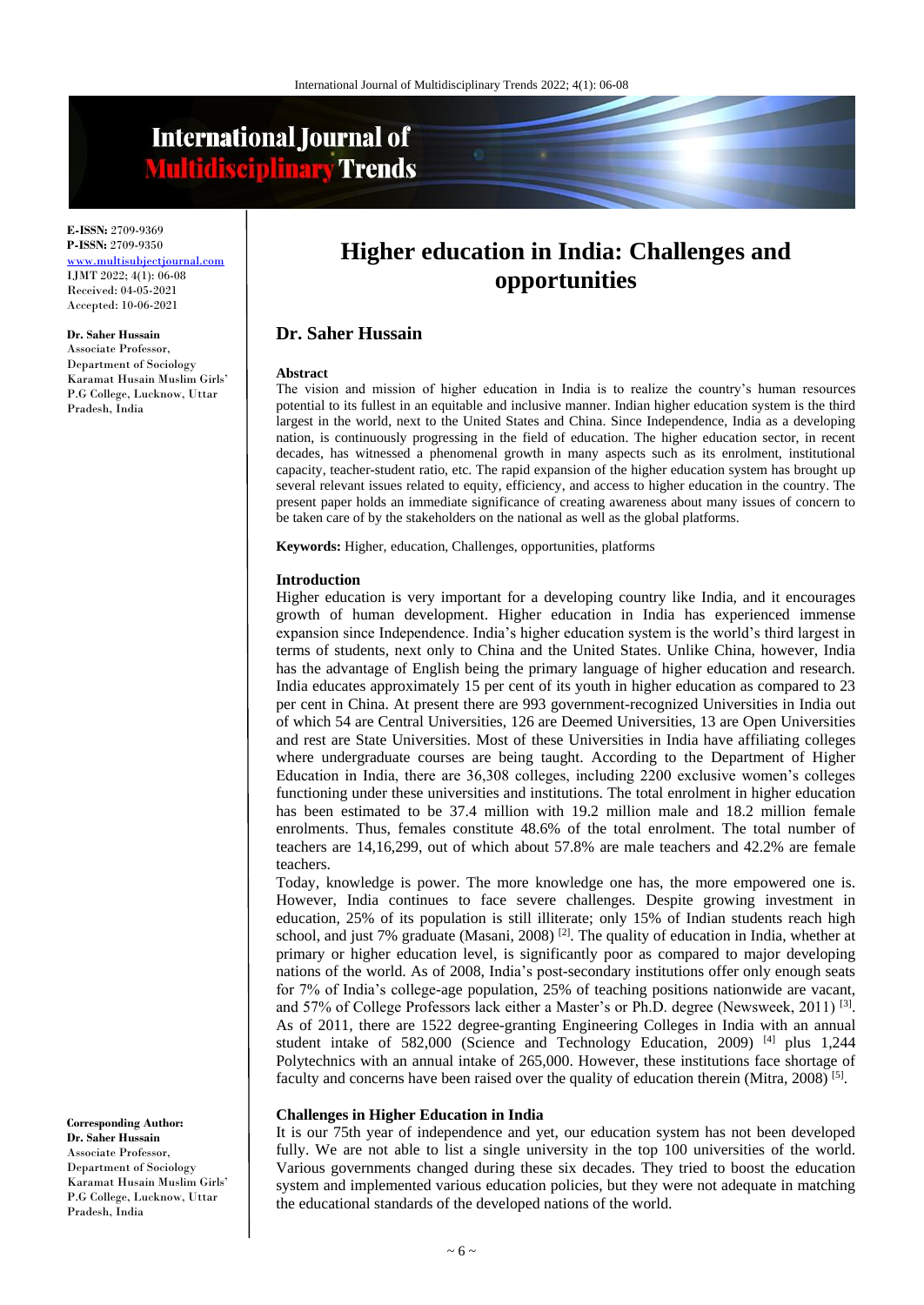UGC is continuously working with a focused approach on quality education in the higher education sector in India. Still, we are facing innumerable problems and challenges in our education system. Some of the basic challenges in higher education system in India are discussed below:

Enrollment: The Gross Enrolment Ratio (GER) of India in higher education is only 15% which is quite low as compared to the developed as well as other developing countries. With the increase of enrolments at school level, the supply of higher education institutes is insufficient to meet the growing demand in the country.

Equity: There is no equity in GER among different sections of the society. According to previous studies, the GER in higher education in India among male and female varies to a greater extent. There are regional variations too. Some states have high GER whereas some are lagging the national GER. This reflects a significant imbalance within the higher education system.

Quality: Quality in higher education is a multi-dimensional, multilevel, and a dynamic concept. Ensuring quality in higher education is amongst the foremost challenges being faced in India today. Despite the government continuously focusing on the quality of education, there are several colleges and universities in India which are unable to meet the minimum requirements laid down by the UGC. Consequently, our universities are not able to mark their place among the top universities of the world.

Infrastructure: Poor infrastructure is another challenge to the higher education system of India. The institutes run by the public sector specially suffer from poor physical facilities and infrastructure. There are many colleges which are functioning on second or third floors of a building where readymade hosieries or photocopy shops occupy the ground or first floor!

Political Interference: Most of the educational Institutions are owned by the political leaders, who are playing a key role in governing bodies of the Universities. They are using the innocent students for their selfish means. Students organize politically motivated campaigns, forget their own objectives, and begin to develop their careers in politics.

Accreditation: As per the data provided by the NAAC, as of June 2010, "not even 25% of the total higher education institutions in the country were accredited. And among those accredited, only 30% of the universities and 45% of the colleges were found to be of quality to be ranked at 'A' level"

Research and Innovation: There are very few scholars in our country whose writing is cited by famous western authors. There is inadequate focus on research in higher education institutes. There are insufficient resources and facilities, as well as limited numbers of quality faculty to advise students. Most of the research scholars are without fellowships or not getting their fellowships on time which directly or indirectly affects their research. Moreover, Indian Higher Education Institutions are poorly connected to research centers. This constitutes a major area of challenge to higher education in India

Structure of Higher Education: Management of Indian education faces the challenges of over-centralization, bureaucratic red-tape and lack of accountability, transparency, and professionalism. As a result of an increase in the number of affiliated colleges and students, the burden of administrative functions of universities has significantly increased and the core focus on academics and research has been diluted (Kumar, 2015)<sup>[8]</sup>.

## **Opportunities in Higher Education**

India is a large country, with an estimated population of young people aged between 18 to 23 years to be around 150 millions. The sheer size of the market offers huge opportunities for development of the higher education sector in India. India now boasts of having more than 33,000 colleges and 659 universities, which has been quite a remarkable growth during the last six decades. Unfortunately, the educational infrastructure of India is inadequate to handle such huge volumes. Despite the government spending extensively on the educational sector, it is still too insufficient to meet the growing requirements. Therefore, the higher Education sector in India has now been identified as one of the promising areas for private and foreign investments as it offers immense investment opportunities in both non-regulated and regulated segments (Nexus Novus, 26 July, 2013).

Indian higher education system is growing very fast irrespective of various challenges. There is no reason why these challenges cannot be overcome with the help of newage learning tools. It is relatively easy for a country like India to overcome these problems and bring a paradigm shift in the country's higher education sector. In such a vibrant country, if a huge population is properly educated, the possibilities are endless. If knowledge is imparted using advanced digital teaching and learning tools and society is made aware of where we are currently lagging behind, our country can easily emerge as one of the most developed nations in the world. There are opportunities for strategic engagement and capacity- building in higher education leadership and management at the state level. There are arenas for India to collaborate at national and international level in fields of systemic reform, including quality assurance, international credit recognition, and unified national qualifications framework. Equality of educational opportunity in higher education is considered essential because higher education is a powerful tool for reducing or eliminating income and wealth disparities. The idea of equalizing educational opportunities also lies in the fact that "the ability to profit by higher education is spread among all classes of people. There are great reserves of untapped ability in the society; if offered the chance they can rise to the top. A great deal of talent of the highest level is, in fact, lost by an in egalitarian system of education" (Balachander, 1986) [10] .

The need to enhance the employability of graduates is presenting entry points for collaboration in enterprise education and entrepreneurship, links with industry, research skills and a wide range of transferable skills, including English. The emerging interest in Indian higher education institutions in the vocational skills market provides areas for potential engagement with international partners. There is a need to build stronger relationships and increase mutual understanding in higher education by increasing support and participation in platforms such as conferences, workshops, seminars, which enable debate and dialogue with other countries of the world. (British Council, 2014).